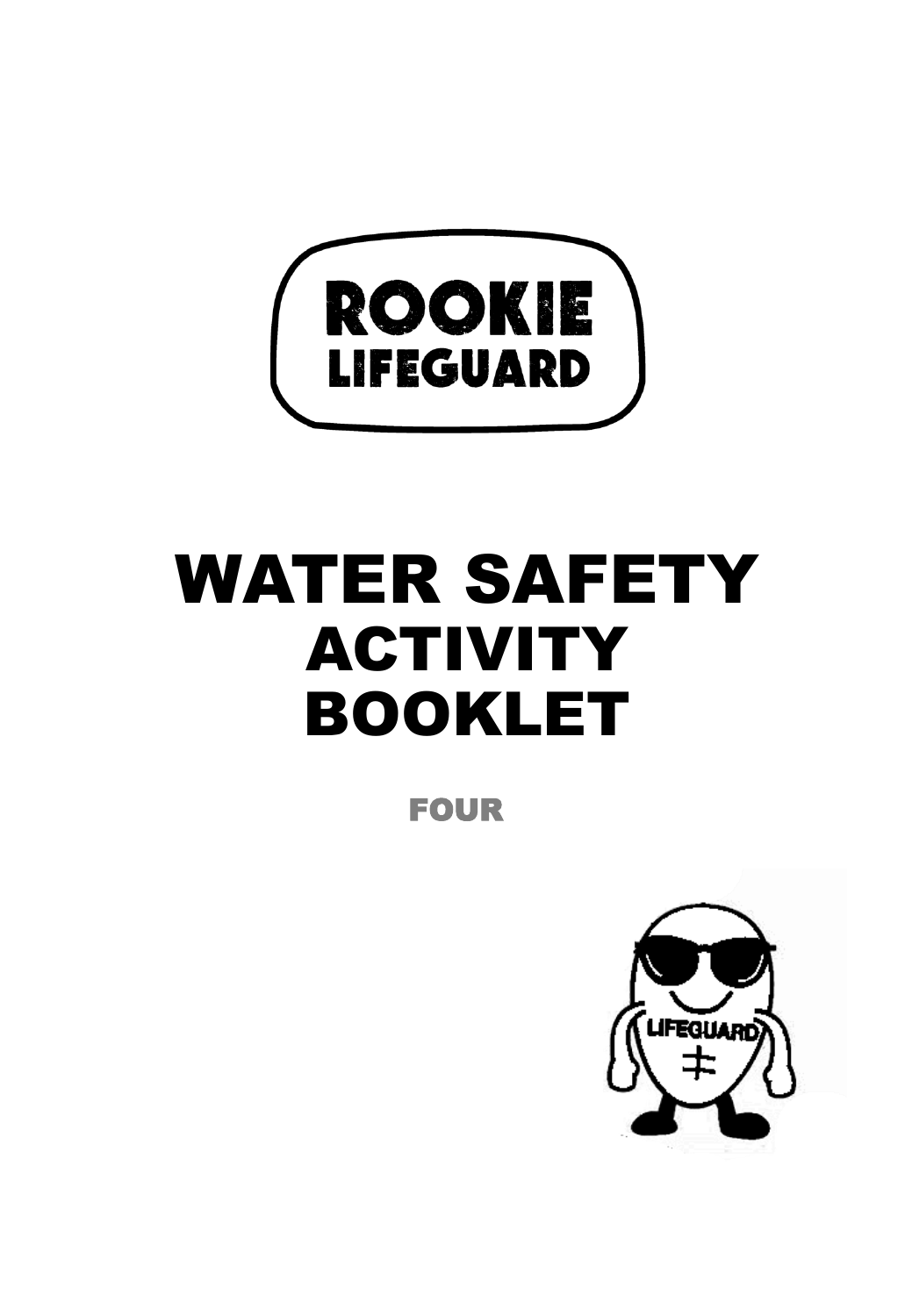### WATER SAFETY SEARCH



**ROOKIE** 

**LIFEGUARD** 

ACCIDENT CURIOSITY ACCOMPANY AID APPRECIATE **BICYCLE BUOYANCY CAUTIOUS** 

EXPERIENCE IMPORTANT **NOTICE** POLICE WALKING WEATHER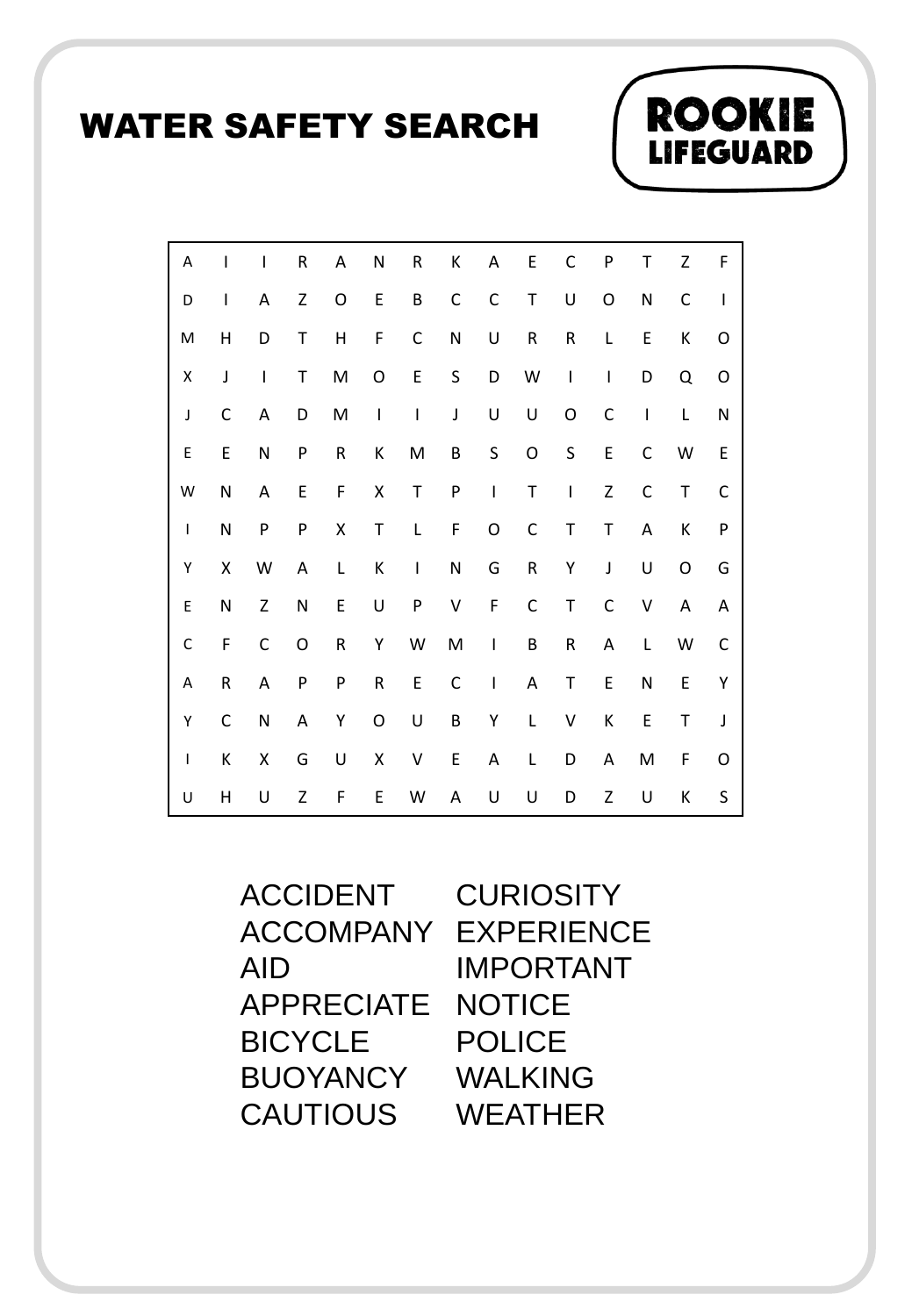







Can you help?

Larry the Lifeguard needs you lead the swimming pool user to the Emergency Exit, can you find your way?

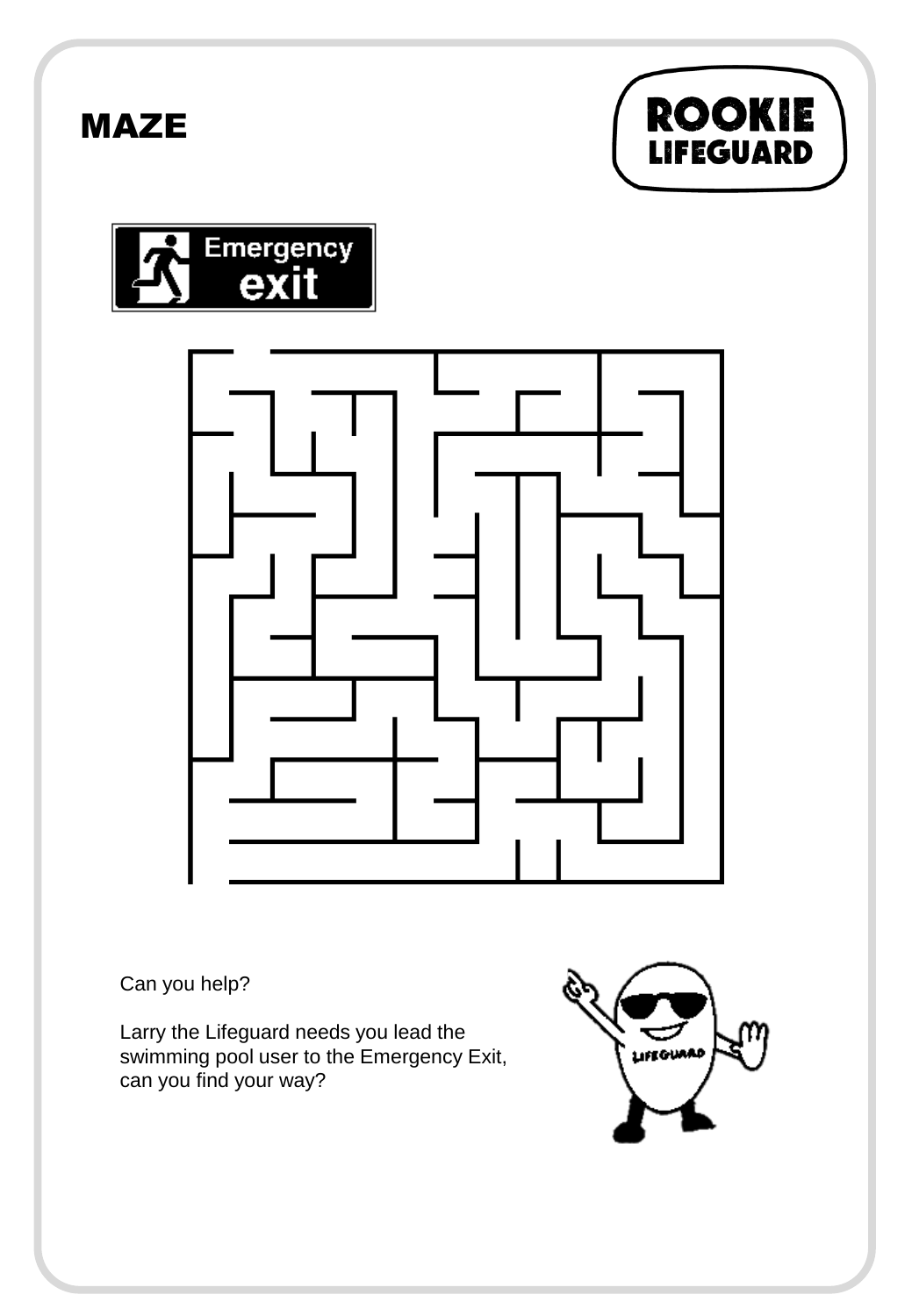## SUDOKU



To get you started try out the 4x4 grid with digits from 1 to 4!

| 3 |   |                  | $\mathbf 2$ |
|---|---|------------------|-------------|
|   | 4 |                  |             |
|   | 3 | $\boldsymbol{2}$ |             |
| 4 |   |                  |             |

**ROOKIE** 

LIFEGUARD

|                          |                          |                         | 6              | 9              |   | 8              |                |                |
|--------------------------|--------------------------|-------------------------|----------------|----------------|---|----------------|----------------|----------------|
|                          | 7                        | $\overline{\mathbf{4}}$ |                | 8              | 1 | 3              | 6              |                |
| 8                        | 1                        |                         | $\overline{7}$ |                | 5 |                | $\overline{4}$ |                |
|                          | 8                        | 5                       |                |                |   | $\overline{7}$ |                | $\overline{4}$ |
| $\overline{2}$           | 3                        |                         |                |                |   |                | 8              | 6              |
| $\overline{\mathcal{A}}$ |                          | 9                       |                |                |   | 5              | $\overline{2}$ |                |
|                          | 9                        |                         | 5              |                | 3 |                | 1              | $\overline{7}$ |
|                          | $\overline{\mathcal{A}}$ | 1                       | 9              | $\overline{7}$ |   | 6              | 5              |                |
|                          |                          | $\overline{2}$          |                | 4              | 6 |                |                |                |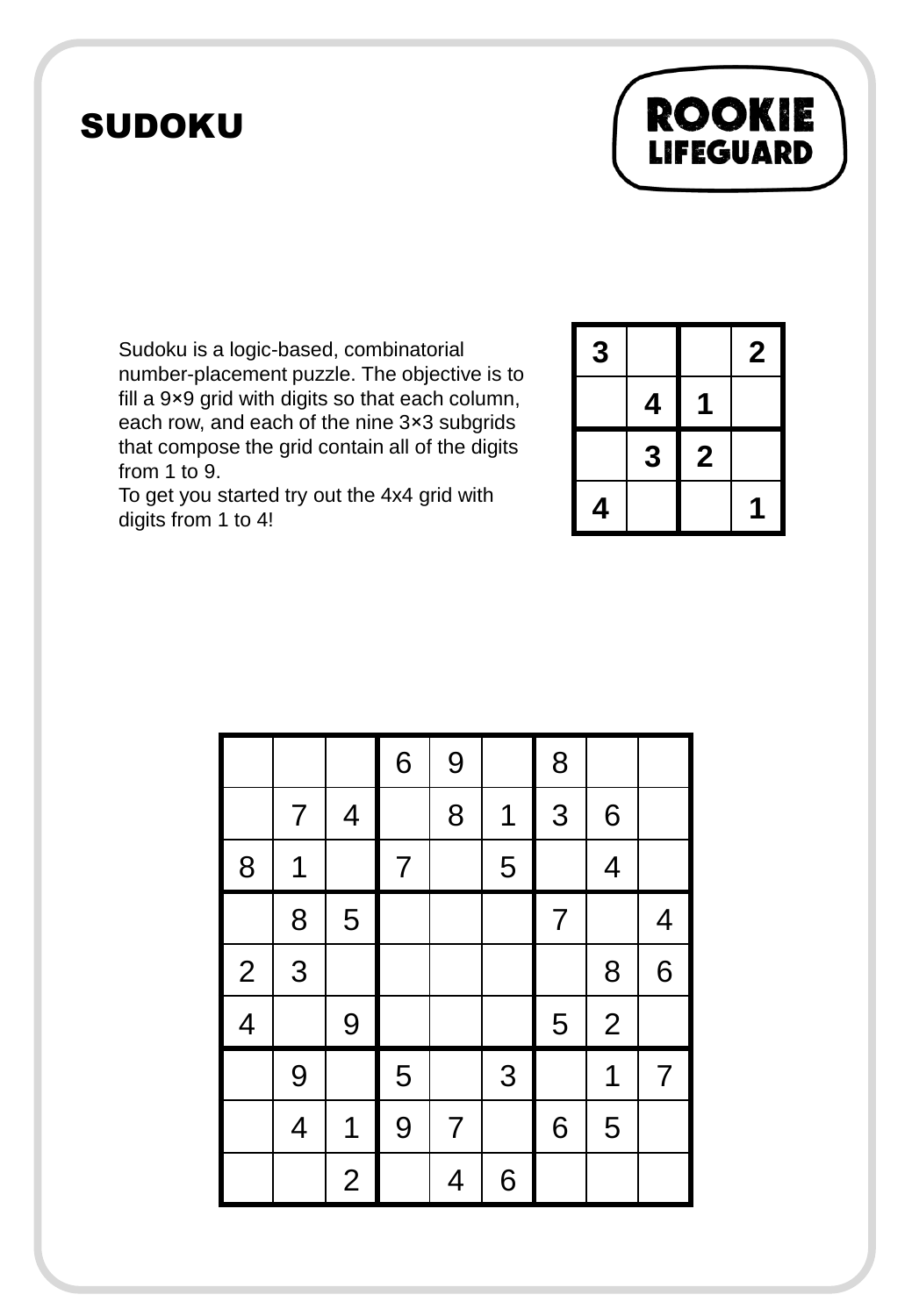## WATER SCRAMBLE



Can you rearrange the following words? All the words relate to water, water or winter safety or rescue.

1. ABOST BOATS

- 2. NMONSAW
- 3. DNANIL
- 4. IVDIGN
- 5. FURS
- 6. OLPIEC
- 7. EJFKICTLAE
- 8. IMYCHEPRHOT
- 9. ERLYOLT
- 10. OHSRE
- 11. NDOWR
- 12. LVEOGS
- 13. AUTOSCIU
- 14. LOFTA
- 15. BTFLIEAO
- 16. BUECNMAAL